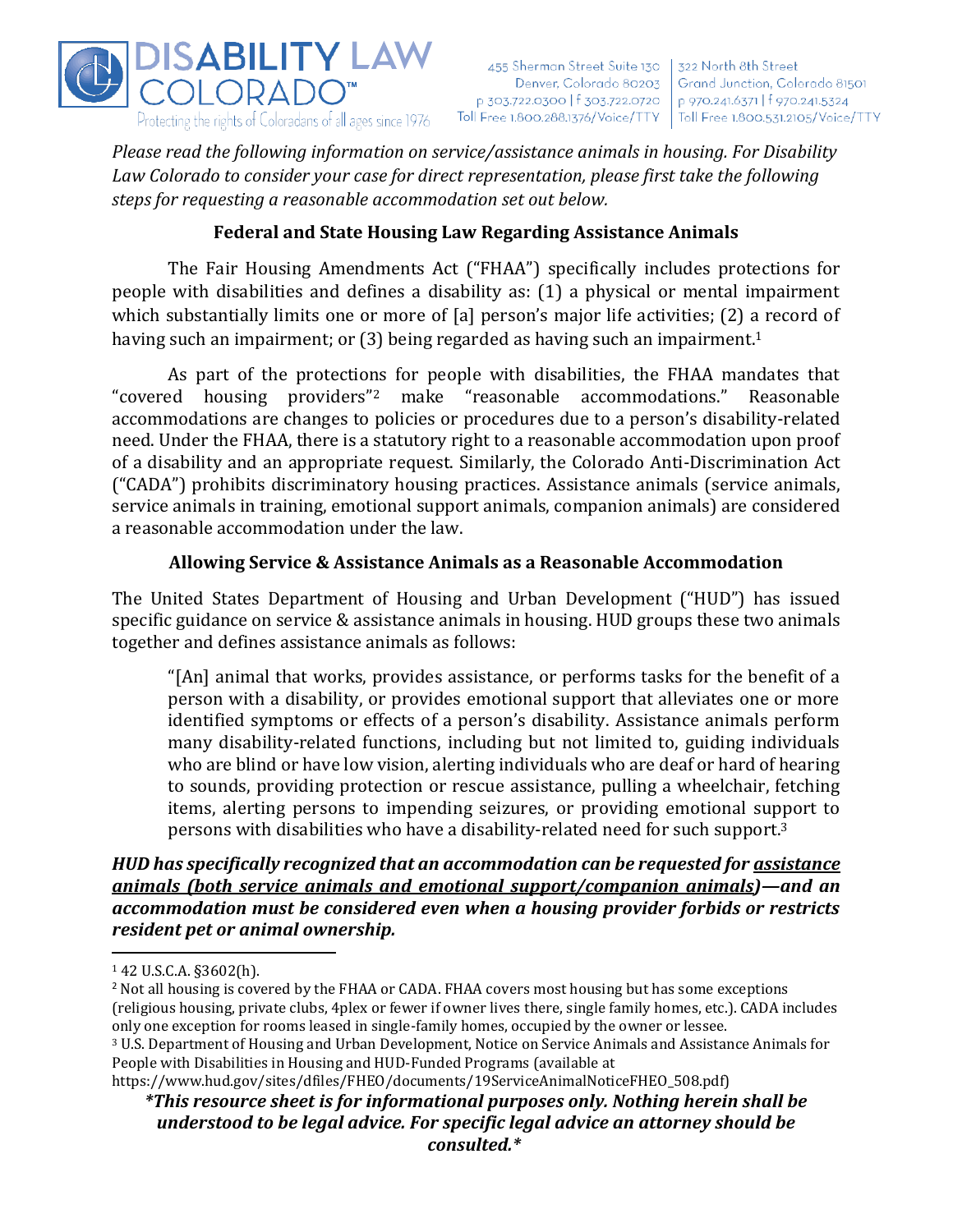#### **Requesting an Assistance Animal as a Reasonable Accommodation**

*Please complete these steps as soon as possible*

The FHAA does not require a request for a reasonable accommodation to be made in any particular manner or at a particular time. This request can be made by the person with a disability or by a family member or someone else who is acting on their behalf. We, however, always recommend that a request be made in writing and that you keep a copy of everything you submit and everything you receive in response to your request.

- 1. Please submit a reasonable accommodation request in writing.
	- a. **Option 1:** Use the form your housing provider uses for reasonable accommodation requests.
		- 1. This will likely include information from you and information from a healthcare professional.
	- b. **Option 2:** Ask a medical professional for a letter explaining that you are a person with a disability<sup>4</sup> and have a disability-related need for your animal.
	- c. **Option 3:** (1) Ask a medical professional for a letter that explains that you are a person with a disability; AND (2) Ask a person who knows you very well<sup>5</sup> (preferably not someone in your family) who can verify that you have a disability-related need for your animal.
- 2. If you submit a letter on your own, without using a housing form, include your own reasonable accommodation letter that you are requesting a written response to the reasonable accommodation request within 10 business days.
	- a. Make sure to sign and date your own letter. Keep a copy of ALL documents.
- 3. If your request is denied, provide this "guide" to your landlord or property manager to help explain their obligation to provide you with your requested accommodation.
- 4. If the accommodation is not granted after ALL of the above steps are followed, please call Disability Law Colorado to discuss direct representation.

\*\*\* If a person's disability is obvious, or otherwise known to the provider, and if the need for the requested accommodation is also obvious or known, then the housing provider may not request any additional information. (i.e. – A blind resident who uses a guide dog)

\*\*\* An assistance animal can be excluded only if it is an actual threat or significant nuisance—this can **only** be based on the specific animal's conduct **rather than** factors such as breed stereotypes, size or weight limits, or harm caused by other animals.

See our Fact Sheets, including our in-depth Housing Packet and Animal Packet, at: <http://www.disabilitylawco.org/resources/fact-sheets>

<sup>4</sup> A doctor or other medical professional, a peer support group, a non-medical service agency, or a reliable third party who is in a position to know about the individual's disability may provide verification of a disability. Typically, an individual's medical records/detailed information about the resident's disability is not necessary.

<sup>5</sup> HUD refers to a "person in the know" as someone who knows the person well enough to explain the need for the animal based on the person's disability.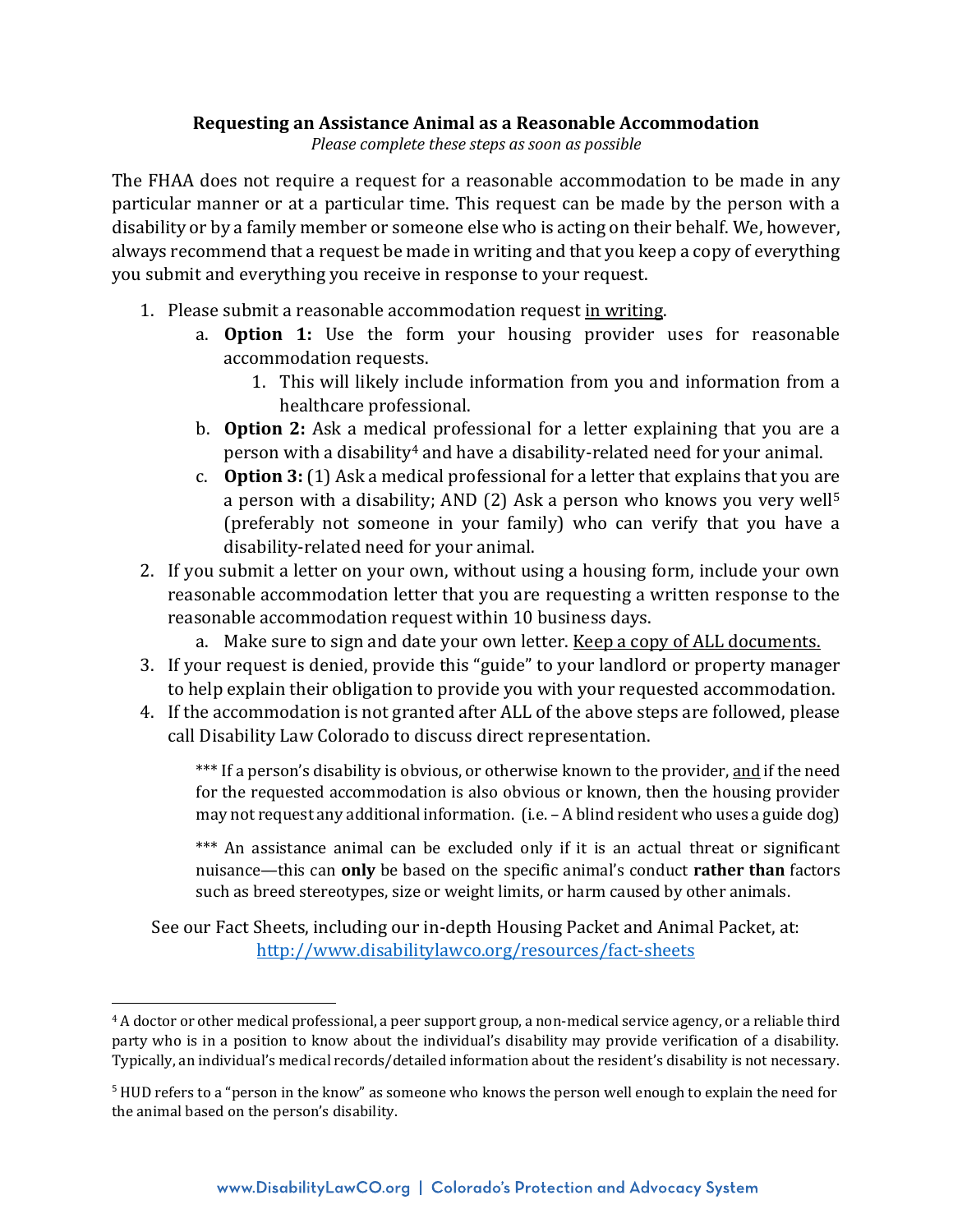## **Sample Letter to Housing Manager/ Landlord Requesting a Reasonable Accommodation for a Service or Assistance Animal**

## Mr. / Ms. **[***Name of Building Manager***] [***Housing Provider Name***] [Street** *Address***] [City]**, CO **[Zip Code]**

Dear Mr. / Ms. **[***Name of Building Manager***]**:

I live at **[***address***]** in **[***unit number***]** and have lived there since **[***date***]**. I am a qualified individual with a disability, as defined by the Fair Housing Amendments Act of 1988 because I have a substantial limitation in one or more major a major life activity. **[Briefly describe the reason you need a service or assistance animal, and how that animal assists you i.e. "I suffer from anxiety, and my assistance animal provides emotional support in which improves the effect of my disability"]**.

Because of my disability, I request the following accommodation(s): **[briefly describe the appropriate accommodation and situation i.e. "***a waiver of the pet or animal related policy/ restriction on my unit to accommodate for the presence and use of my assistance animal; a long haired domestic cat named Charles.***"]***.* This request constitutes a "reasonable accommodation" because of my disability. In making these accommodations, State and Federal Law instruct that they must be made available at no additional charge to an individual with a disability.

Please let me know what, if any, additional information you need in order to better understand my disability and the limitations it imposes.

Under the Americans with Disabilities Act and the Fair Housing Amendments Act, it is unlawful discrimination to deny a person with a disability a reasonable accommodation of use of a service or assistance animal which may be necessary to afford such person full use and enjoyment of the premises, and that helps to improve the effect of a disability.

If you have any questions about my request, you can contact me in writing or by phone. Under the provisions of the Fair Housing Act, you have an obligation to provide a prompt response to my request for a reasonable accommodation. For this purpose, I believe ten (10) business days is sufficient. If you have any questions about my request, you can contact me in writing or by phone, however I request that any response be made to me in writing. Thank you very much.

Sincerely,

**[***Your name***] [***Your full address***] [***Your phone number***]**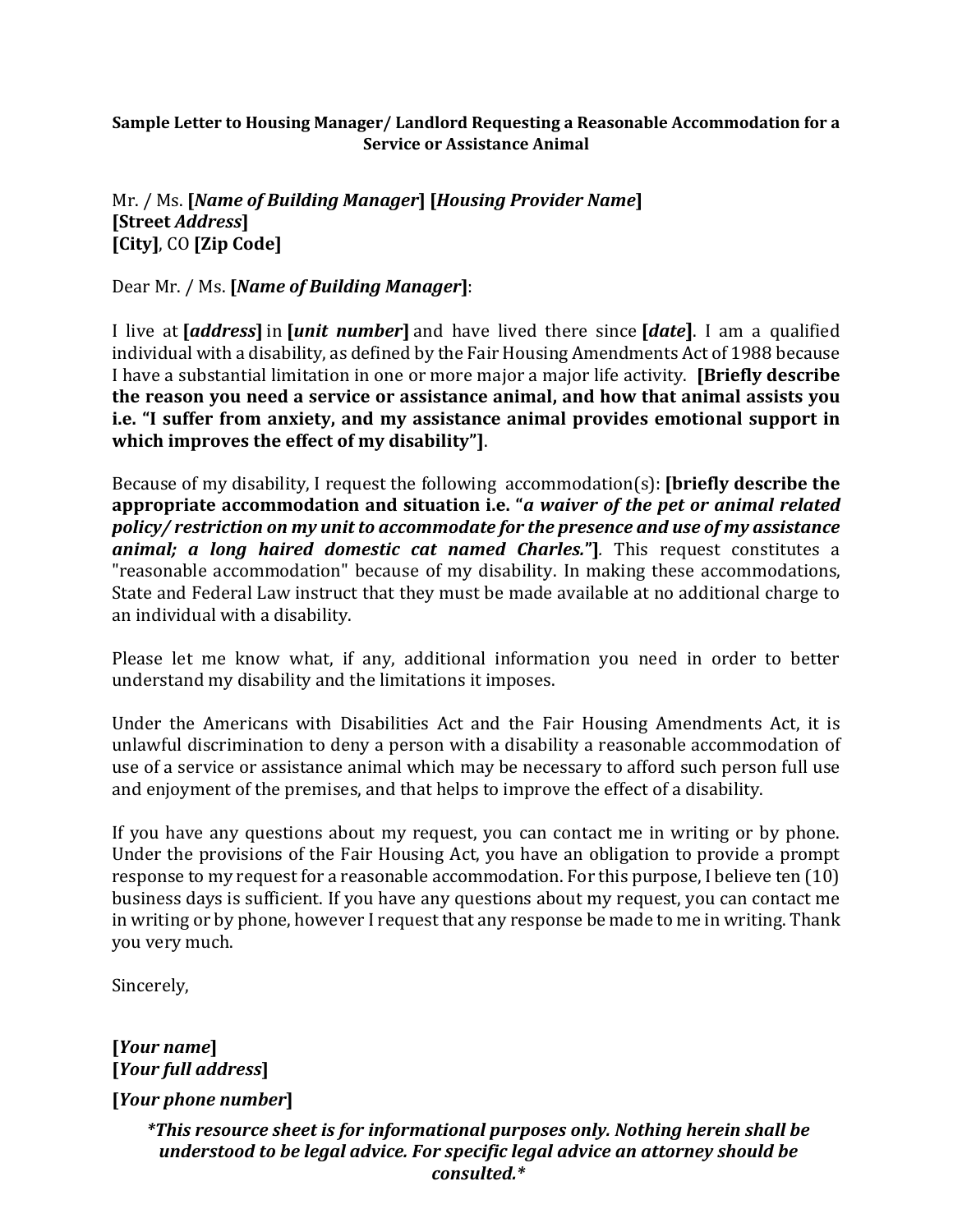## **Sample Letter to Doctor Requesting a Medical Necessity for Accommodation for a Service or Assistance Animal**

Dr. **[***Name***] [Street** *Address***] [City]**, CO **[Zip Code]**

Dear Doctor **[Name]**:

As you know, you have been treating me for my medical conditions, including my **[condition/disability]**. I am requesting a related accommodation from the landlord of my housing complex located at **[Address of Housing]** because I am entitled to such an accommodation pursuant to the Americans with Disabilities Act and Fair Housing Act. The accommodation I am requesting is **[***briefly describe the appropriate accommodation i.e. "waiver of pet/animal policy"***]**.

My landlord has requested verification of my disability and how the accommodation relates to it. As such, I need you to write a letter on my behalf in which you state the following information:

- How long you have been treating me;
- The type if disability I have;
- What the symptoms of my disability are; and,
- How the accommodation/modification I am seeking will assist my continued access to live at my current housing complex by assisting to mitigate complications due to my disability.

Thank you for assisting me with this effort. Attached to this letter is a sample letter to assist you in your response. If you have any questions, please call me at **[phone number here]**.

Sincerely,

**[***Your name***] [***Your full address***] [***Your phone number***]**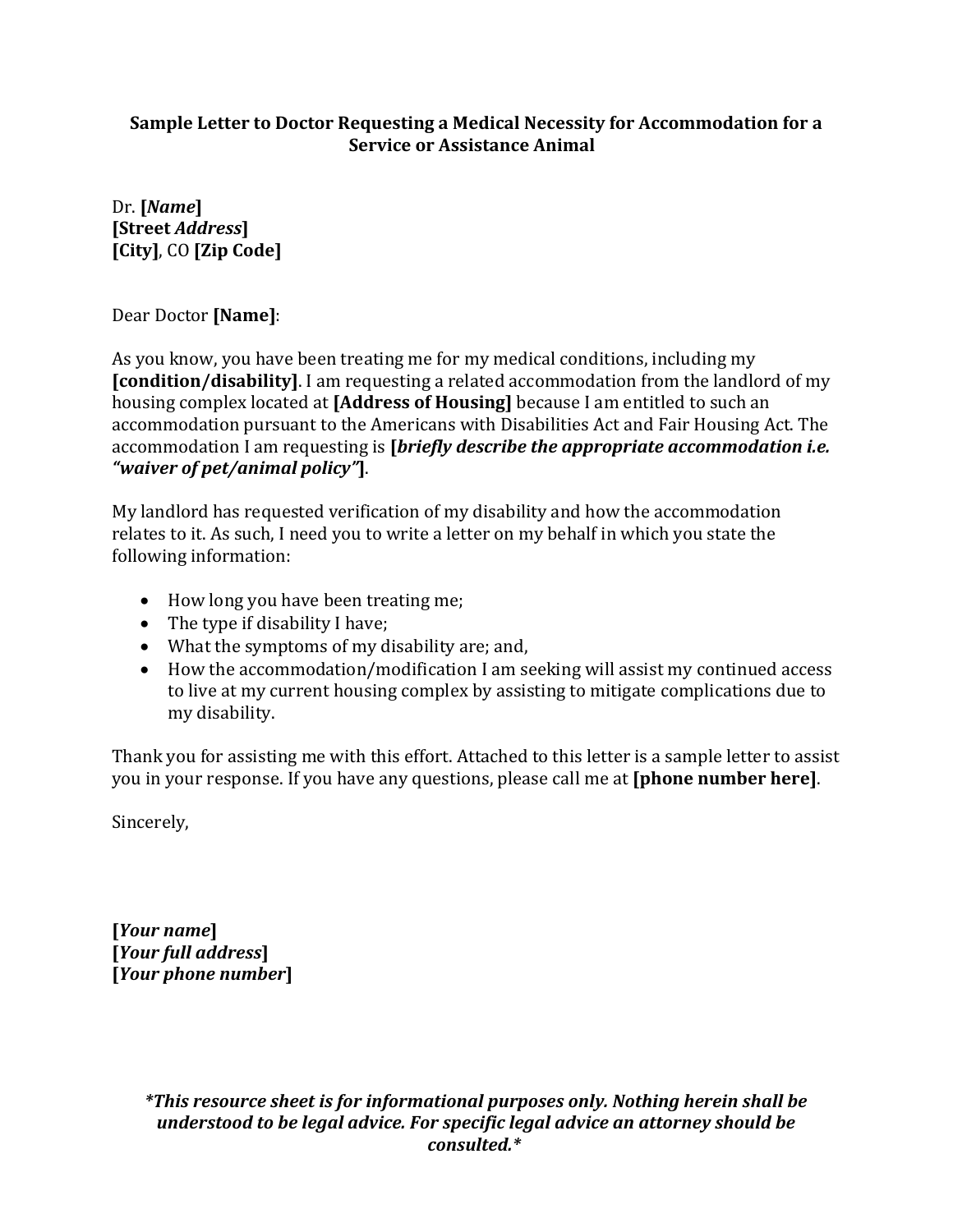## **Sample Letter for Doctor Requesting a Medical Necessity for Accommodation for a Service or Assistance Animal**

**[Date]**

## **[Landlord/ Community Manager Name] [Landlord/ Community Manager Address]**

Re: **[Patient Name]**/ Request for Reasonable Accommodation

Dear Mr./ Ms. **[Landlord/ Community Manager Name]**

I have been treating **[Patient Name]** as a patient for **[Time Period].**

My patient has the following disability: **[List Conditions Relevant to Accommodation/Modification Here]**

My patient's medical conditions have the following symptoms: **[List Symptoms Relevant to Accommodation/Modification Here]**.

A reasonable accommodation in my patient's housing would assist my patient with his/her conditions and symptoms by **[Explain How Accommodation/Modification Would Help]**.

Thus, it is my recommendation, based on my medical judgment, that **[Patient Name]** be granted the accommodation requested.

Please call me if you have questions related to this medical judgment.

Sincerely,

**[Doctor's Name]** M.D. **[or Psychotherapist]**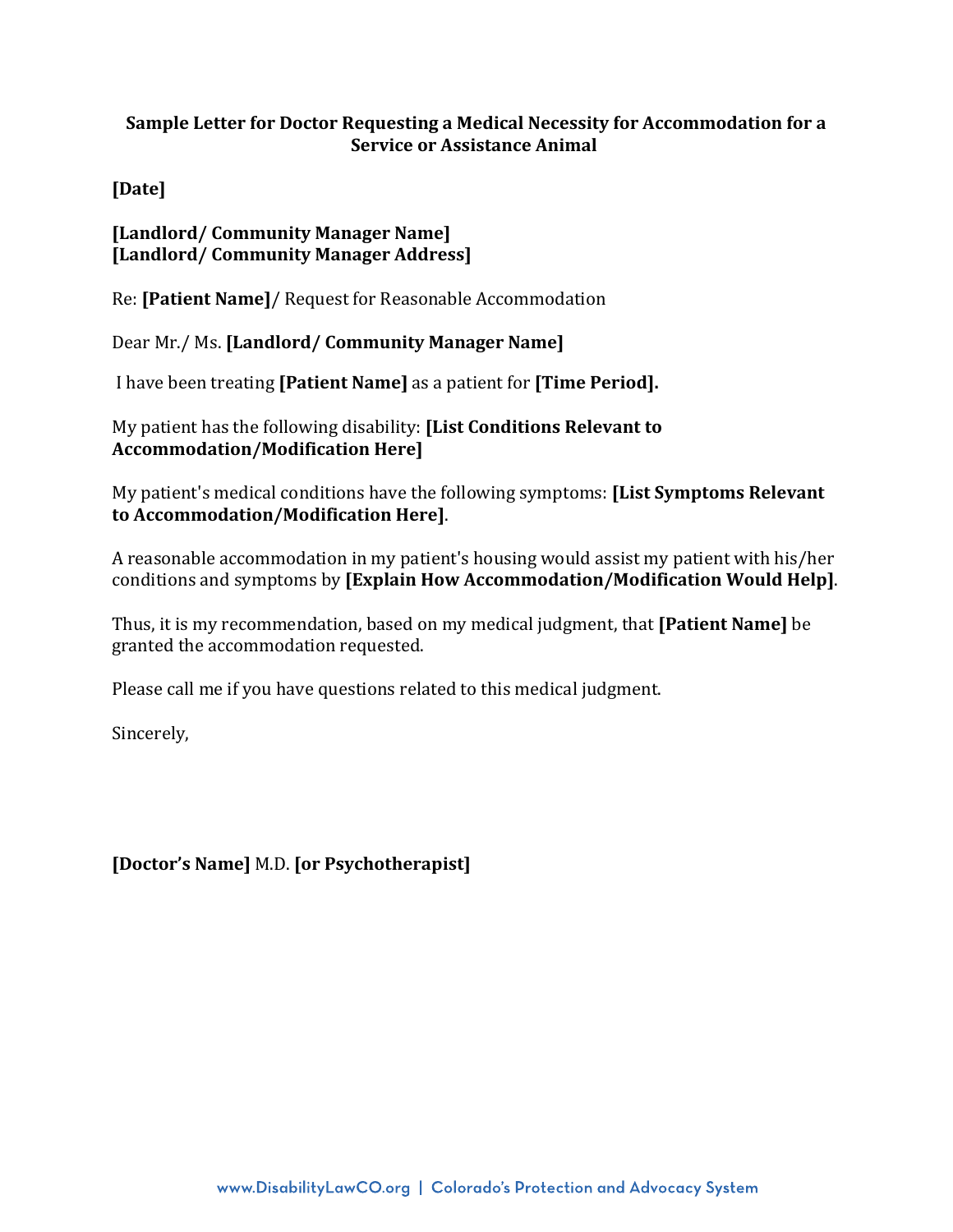## **Sample Letter For Non-Doctor Person "in the know" Requesting a Medical Necessity for Accommodation for a Service or Assistance Animal**

**[Date]** 

**[Landlord/ Community Manager Name] [Landlord/ Community Manager Address]** 

Re: **[person with disability name]**/ Request for Reasonable Accommodation

Dear Mr./ Ms. **[Landlord/ Community Manager Name]**

I am a qualified person "in the know" as it relates to **[person with disability name]**'s disability. A qualified person in the know, under the Americans with Disabilities Act and the Department of Justice's guidelines is to make the determination of the necessity for disability related accommodations, regardless of specialized training. **[Describe relationship between person in the know and person with disability, and how the person is qualified in the know]**.

**[Person with disability name]**'s conditions have the following observable symptoms: **[List Symptoms Relevant to Accommodation/Modification Here]**.

A reasonable accommodation in **[person with disability name]**'s housing would assist **[person with disability name]** with his/her conditions and symptoms by **[Explain How Accommodation/Modification Would Help]**. I have personally observed, **[Describe how the animal has helped the person with a disability that you have been able to personally observe.]** 

Thus, it is my recommendation, based on my judgment as a person in the know under the Americans with Disabilities Act and the Department of Justice's guidelines, that **[person with disability name]** be granted the accommodation requested.

Please call me if you have questions related to this judgment.

Sincerely,

**[Person in the Know's Name]**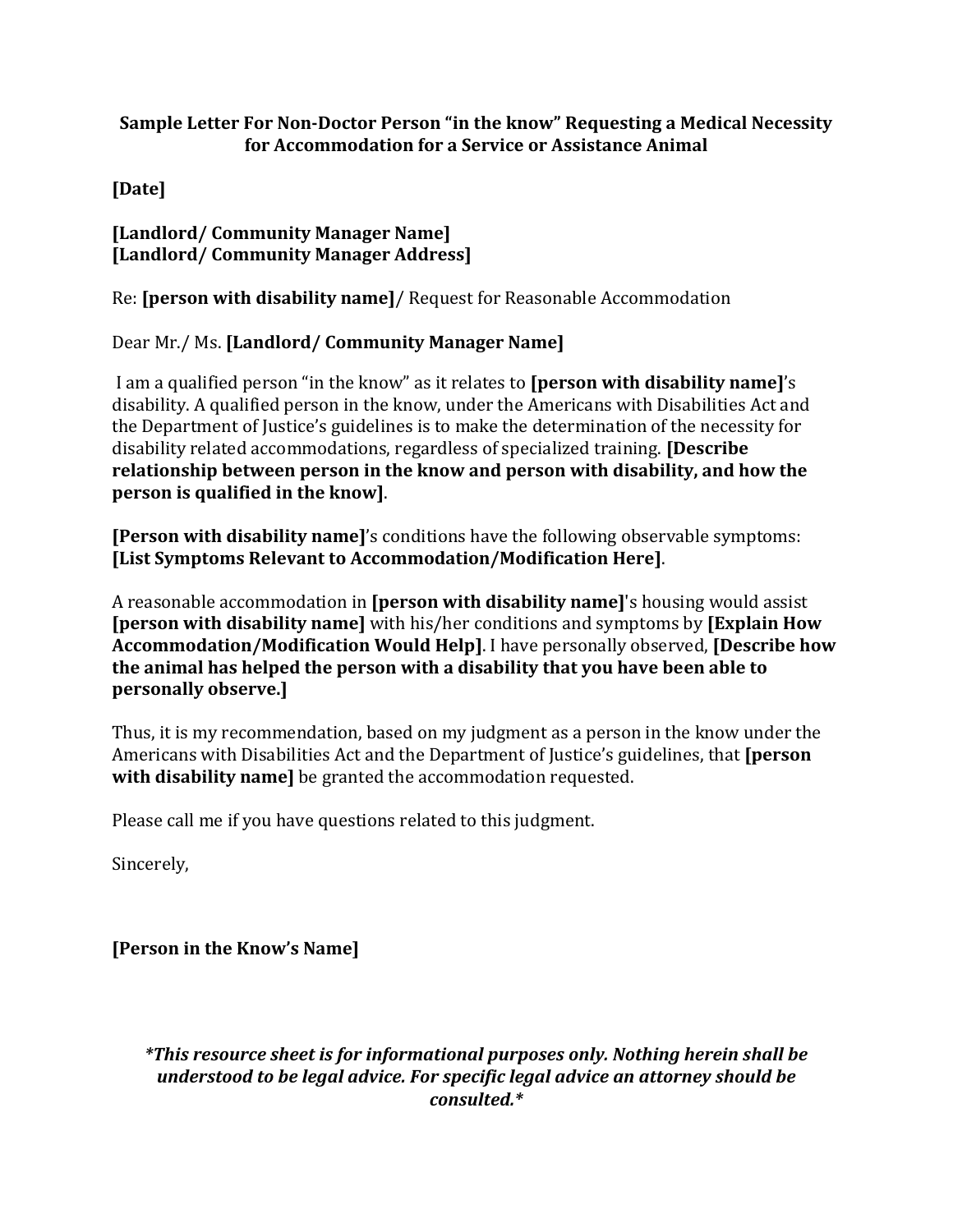**Sample Letter to Housing Manager/ Landlord Requesting a Reasonable Accommodation for a Service or Assistance Animal after No Response**

## Mr. / Ms. **[***Name of Building Manager***] [***Housing Provider Name***] [Street** *Address***] [City]**, CO **[Zip Code]**

Dear Mr. / Ms. **[***Name of Building Manager***]**:

I live at **[***address***]** in **[***unit number***]** and have lived there since **[***Date***]**. I am a qualified individual with a disability, as defined by the Fair Housing Amendments Act of 1988 because I have a substantial limitation in one or more major a major life activity. **[Briefly describe the reason you need a service or assistance animal, and how that animal assists you i.e. "I suffer from anxiety, and my assistance animal provides emotional support in which improves the effect of my disability"]**.

Because of my disability, on **[Date of First Request]** I requested the following reasonable accommodations: **[briefly describe the appropriate accommodation and situation i.e. "***a waiver of the pet or animal related policy/ restriction on my unit to accommodate for the presence and use of my assistance animal; a long haired domestic cat named Charles.***"]***.* This request constitutes a "reasonable accommodation" because of my disability. In making these accommodations, State and Federal Law instruct that they must be made available at no additional charge to an individual with a disability.

Under the Americans with Disabilities Act and the Fair Housing Amendments Act, it is unlawful discrimination to deny a person with a disability a reasonable accommodation if such accommodation may be necessary to afford such person full use and enjoyment of the premises.

Under the provisions of the Fair Housing Act, you have an obligation to provide a prompt response to my request for a reasonable accommodation. It has now been **[Number]** days since my first letter. You have failed to provide me with a response to my request for a reasonable accommodation. As such, this letter serves to put you on notice that you are in violation of the Americans with Disabilities Act and the Fair Housing Amendments Act. Please provide me a response to my request for a reasonable accommodation within three (3) business days.

Failure to respond may result in legal action initiated against you. If you have any questions about my request, you can contact me in writing or by phone, however I request that any response be made to me in writing. Thank you very much.

Sincerely, **[***Your name***] [***Your full address***] [***Your phone number***]**